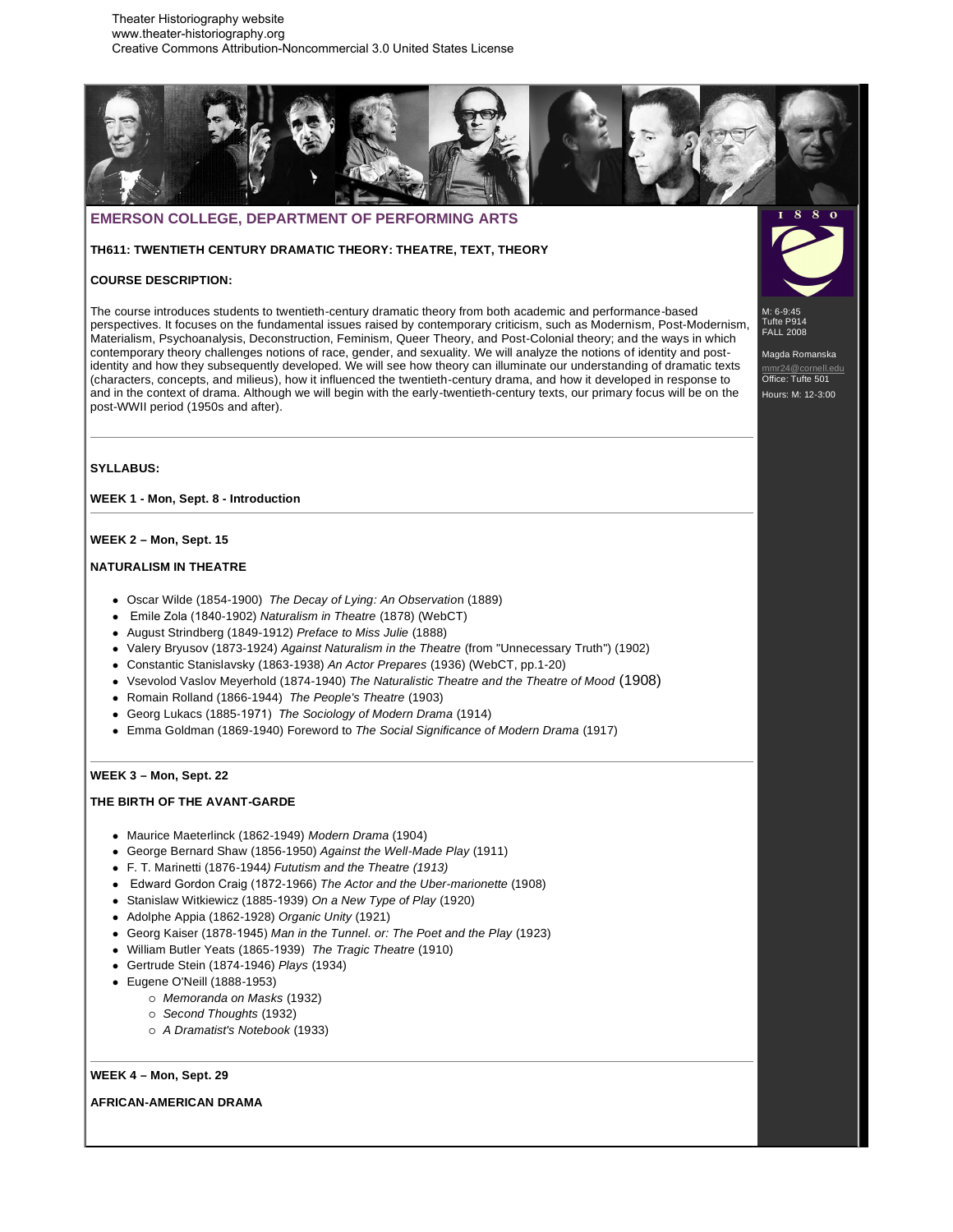- Aida Overton Walker (1880-1914) *Colored Men and Women on the Stage* (1905)
- Alain Locke (1886-1954)
	- *The Negro and the American Stage* (1926)
	- *The Drama of Negro Life* (1926)
- W.E. B. Du Bois (1868-1963)
	- "Krigwa Players Little Negro Theatre":
	- *The Story of a Little Theatre Movement* (1926)
	- *Criteria of Negro Art* (1926)
- Zora Neale Hurston (1891-1960) *Characteristics of Negro Expression* (1934)
- Ntozake Shange (b. 1948) *unrecovered losses/black theater traditions* (1979)
- Suzan-Lori Parks (b. 1964) *Elements of Style* (1994)
- August Wilson, *The ground on which I stand* (1996) (WebCT)
- Lucinda Fisher, *Is Broadway Going Black?* (2008) (WebCT)

### **WEEK 5 - Mon, Oct. 6**

### **EPIC THEATRE**

- Bertoh Brecht (1898-1956)
	- *The Modern Theatre is the Epic Theatre* (1930)
	- *Theatre for Pleasure or Theatre for Instruction* (ca. 1936)
	- *Alienation Effect in Chinese Acting* (1936)
- Walter Benjamin (1892-1940) *What is Epic Theatre?* (1939)
- Roland Barthes (1915-1980)
	- *The Task of Brechtian Criticism* (1956)
	- *Theatre and Signification* (1963)
- Lionel Abel (1910-2001) *Of Bert Brecht -Not Simple but Simplified* (1963)
- Raymond Williams (1921-1988) *Drama from Ibsen to Brecht* (1968)

# **WEEK 6 - Mon. Oct. 13**

WRITING WORKSHOP - LIBRARY REPORTS DUE

# **WEEK 7 - Mon. Oct. 20**

.

### **REALISM AFTER WWII**

- Thornton Wilder (1897-1975) *Some Thoughts on Playwrighting* (1941)
- Maxwell Anderson (1888-1959) *The Essence of Tragedy* (1939)
- Arthur Miller (1915-2005) *Tragedy and the Common Man* (l949)
- Tennessee Williams (1911-1983) *The Timeless World of the Play* (1951)
- John Gassner (1903-1967)"*Enlightenment" and Modern Drama* (1954)
- Sean O'Casey (1880-1964) *Green Goddess of Realism* (1956)
- Eric Bentley (b. 1916) *What is Theatre? A Point of View* (1956)
- George Steiner (b. 1929) *The Death of Tragedy* (1961)
- Francis Fergusson (1904-1986) *The Notion of "Action"* (1964)
- Joyce Carol Oates (b. 1938) *The Edge of Impossibility: Tragic Forms in Literature* (1972)

## **WEEK 8 - Mon. Oct. 27**

### **THEATRE OF THE ABSURD AND THE NEW AVANT-GARDE**

- Martin Ess1in (1918-2002) *The Theatre of the Absurd* (1961)
- Eugene Ionesco (1909-1994) *The Avant-Garde Theatre* (1960)
- Friedrich Durrenmatt (1921-1990) *Problems of the Theatre* (1955)
- Northrop Frye (1912-1991) *Specific Forms of Drama* (1957)
- Jean-Paul Sartre (1905-1980) *Beyond Bourgeois Theatre* (1960)

#### **WEEK 9 - Mon. Nov. 3**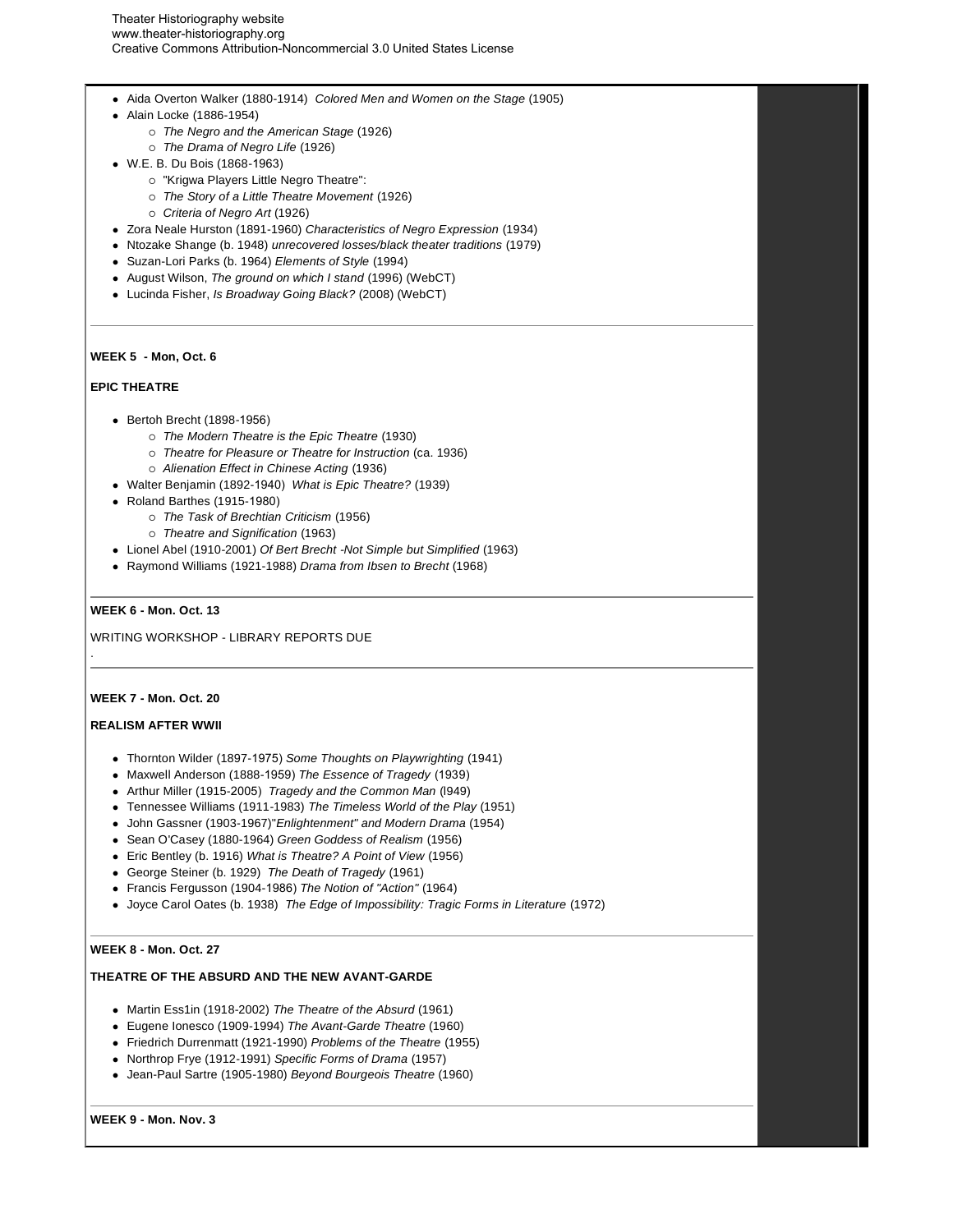# **FROM RITUAL TO PERFORMANCE**

- Jerzy Grotowski (1933-1999) *Towards the Poor Theatre* (1967)
- Peter Brook (b. 1925) *The Immediate Theatre* (1968)
- Peter Weiss (1916-1982) *Notes on the Contemporary Theatre* (1971)
- Bert O. States (b. 1929) *World On Stage* (1985)
- Victor Turner (1920-1983) *Images and Reflections: Ritual, Drama, Carnival, Film, and Spectacle in Cultural Performanc*e (1987)
- Richard Schechner (b. 1934) *What is Performance Studies Anyway?* (1998)
- Heisnam Kanhailal (b. 1941) Ritual Theatre (2004)

### **WEEK 10 - Mon. Nov. 10**

## **CLOSURE OF REPRESENTATION AND THEORY OF POST-MODERN DRAMA**

- Antonin Artaud (1896-1949) *On the Balinese Theatre* (1938) *No More Masterpieces* (1938)
- Karel Brusak (1913-2004) *Signs in the Chinese Theatre* (1939)
- Jindrich Honzl (1894-1953) *Dynamics of the Sign in the Theatre* (1940)
- Jacques Derrida (1930-2004) *Theatre of Cruelty and the Closure of Representation* (1966)
- Michael Kirby (b. 1931) *Manifesto of Structuralism* (1975)
- Robert Wilson (b. 1941) "... I thought I was hallucinating hallucinating" (1977)
- Patrice Pavis (b. 1947) *Languages of the Stage* (1978)
- Bert O. States (b. 1929) *The World on Stage* (1985)
- Tadeusz Kantor (1915-1990) *Theatre Happening* 1967 (1982)
- Heiner Muller (1929-,1995) *Reflections on Post-Modernism* (1979)
- Reza Abdoh (1963-1995) Los Angeles (1992)
- Richard Foreman (b. 1937) *Foundations for a Theatre* (1992).

### **WEEK 11 - Mon. Nov. 17**

# **PERFORMANCE, GENDER AND SEXUALITY**

- Charles Ludlam (1943-1987) *Ridiculous Theatre, Scourge of Human Folly* (1975)
- Alina TroyanoI, *Carmelita Tropicana* (2000)
- Jill Dolan, *Desire Cloaked in a Trenchcoa*t (1989)
- Judith Butler (b. 1956) From Parody to Politics (1990)
- Rebecca Schneider (b. 1959) The Explicit Body in Performance (1997)
- Peggy Phelan (b. 1959) Mourning Sex: Performing Public Memories (1997)
- Fuchs, Elinor. "When Bad Girls Play Good Theaters." *The Death of Character: Perspectives on Theater after Modernism*. (1996) (WebCT).
- O'Dell, Kathy. "The Performance Artist as Masochistic Woman." *Arts Magazine*. 62.10. (June 1988) (WebCT).

### **WEEK 12, 13, 14 - Mon. Nov. 24, Dec. 1, Dec. 8**

PRESENTATIONS

#### **MONDAY, DECEMBER 15. 8:00 pm**

FINAL PAPER DUE

**BOOKS:** 

Available at Emerson Bookstore or Amazon.com

Theatre in Theory 1900-2000: An Anthology, by David Krasner.

Other readings will be available on WebCT E-reserve.

#### **LEARNING OBJECTIVES**

The primary goal of the course is to familiarize students with the twentieth century theatre studies and dramatic theory.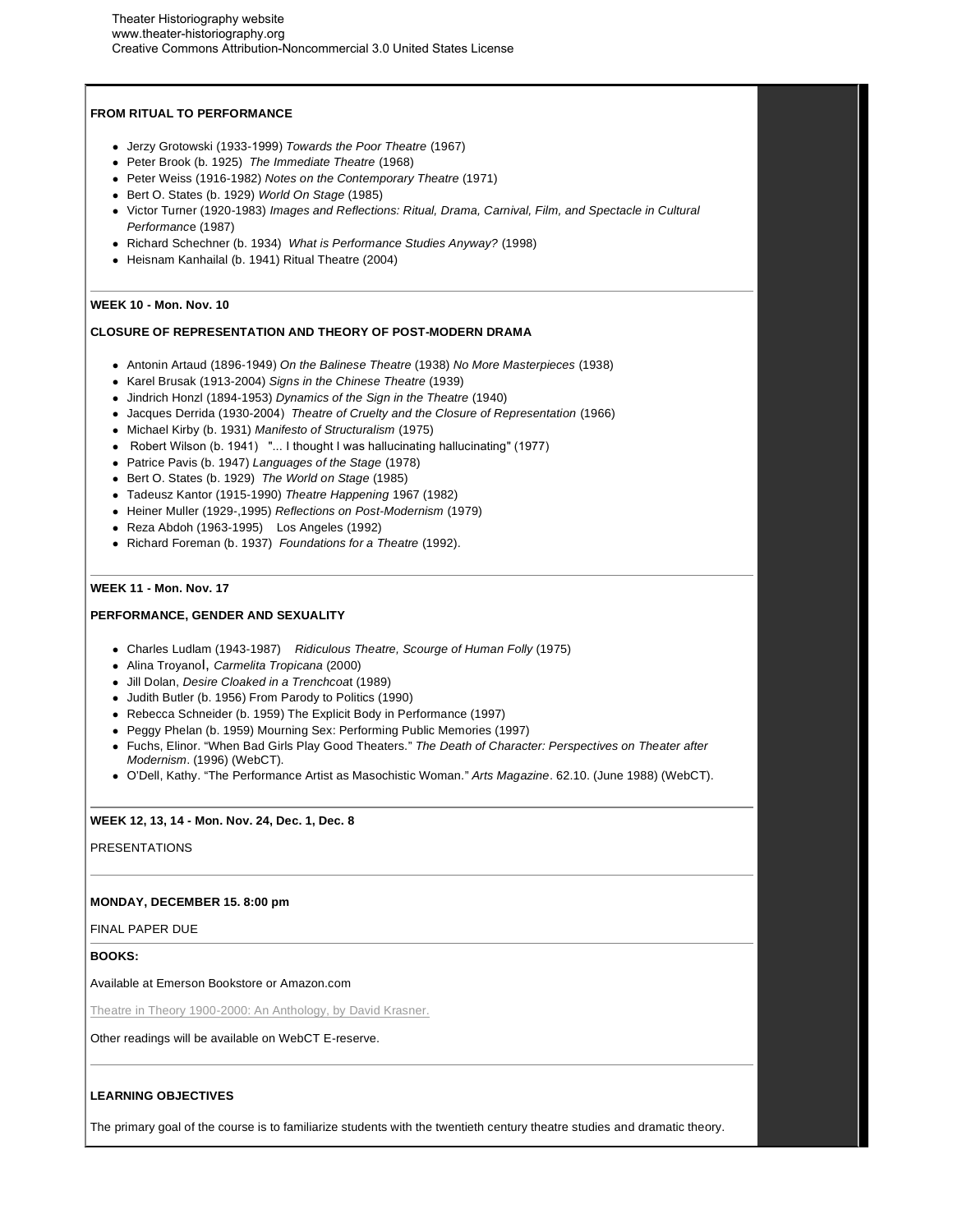- Students will gain understanding of critical and cultural trends in Theatre Studies.
- Students will be able to understand Theatre Studies as a discipline, its issues, methodologies, and practices.
- Students will learn to navigate related vocabulary in their critical and creative endeavors.
- Students will read theory and explore methods for documenting, analyzing, interpreting, and writing about theatre.
- Students will have an opportunity to exploretheoretical aspects of the discipline.

## **LEARNING PROCEDURES**

- Lecture/demonstration of various schools of thought and dramatic traditions.
- Reading and discussion.
- Viewing and analysis of various performances.
- Research, fieldwork.
- Final analytical research paper summarizing the research, fieldwork, and performance experience.

### **NOTE**

The syllabus is available on WebCT. To access it: 1). Go to http://webcms.emerson.edu. 2). Enter your Emerson email address and password. 3). Click on TH 611.

Your grades, assignments, handouts, and articles on E-reserve will also be available at WebCT. Please make sure to access it as soon as possible to familiarize yourself with the system. I will communicate with you via email. Therefore, you must have and check regularly your Emerson email account.

### **COURSE REQUIREMENTS:**

- **Come to class on time.**
- Read all assigned texts and come to class prepared to discuss them. It is expected that you devote between 3 to 4 hours per week to readings. You are expected to participate in classroom discussion, and I will call on you to answer questions pertaining to the readings.
- Fully participate in classroom discussions, contributing your own ideas. You are being trained to read the material as artists and/or scholars, not as a general reader, and that means that you should always know the materials of the day thoroughly and be prepared to have specific, concrete things to add to our discussions. The success of the class depends on you sharing your ideas and taking an active role in discussion.
- Prepare one reader's response.
- Prepare one library report.
- Prepare Power Point presentation.
- Write a final research paper.

You must finish your powerpoint presentation and your final paper to pass the course.

Each student is encouraged to make at least two individual appointments with the instructor throughout the semester.

NOTE: According to department policy, we do not administer early or late exams (unless you're sick). Therefore, please, plan your holiday vacations and family gatherings with the final exam date in mind. Please do not purchase your plane tickets or make other plans for this date (unless you do not plan to take the exam). No exceptions.

#### **ASSIGNMENTS**

Detailed guidelines will be posted on WebCT.

LIBRARY REPORT: The report has the form of an extended bibliography. The purpose of the assignment is to research a particular performance practice as socio-political issue (race, gender, class, sexuality, social status, etc). You need to know what was done before, how, why, and for what purpose (aesthetic, political, social, etc.). 5 books (2-3 pages) for undergraduates. 10 books (5 pages) for graduate students.

READER'S RESPONSE: Short 10 minutes presentation on assigned readings.

POWER POINT PRESENTATION: Your presentation can include interviews, observations, images, videos, summary of your research, etc. You should explore a particular environment, its inner dynamic, and its socio-political conditions. Your Power Point presentation needs to be between 10 and 15 minutes long (30 slides min for graduates).

FINAL PAPER: Min. 15 pages . Your paper should include 1) your main thesis framing the problem you explored, 2) the description of research findings (observations, data, description of performances, including, but not limited to, the audience/performer relationship, the social, political, cultural goals of the performance practice you researched, etc.) 3) the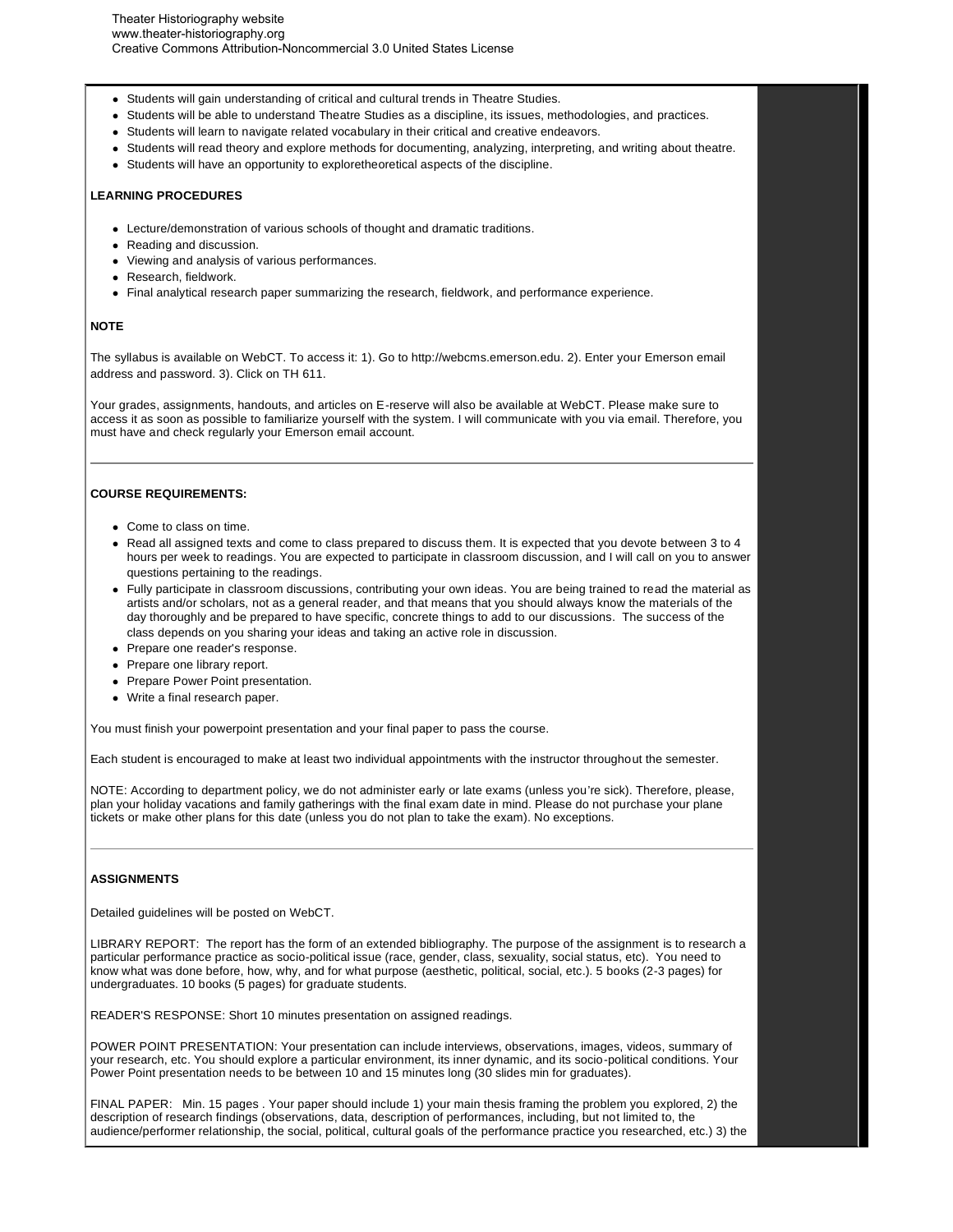conclusions drawn from your research.

# **LATE ASSIGNMENTS**

- One day ten points of the grade deducted
- Two days twenty points of the grade deducted
- Assignments received 3 days late will not be accepted.
- Final papers received late will not be accepted.

NOTE: No electronic submissions. Hard copies only. No exceptions.

### **HELP**

To get help with their papers (proofreading, organizing your ideas, etc), students can make appointments at the Writing Center in person at 216 Tremont Street or by calling 617-824-7874 . Because the Center can get busy, students should make appointments in advance. This is not a drop-in Center. For more information, see website: http://www.emerson.edu/learning\_assistance/writing\_center/index.cfm

### **GRADING**

The College uses a system of letter grades and quality points to evaluate student performance. Grade-point averages are computed on a scale where  $A = 4.0$  (93-100).

A - = 3.7 (90-92), B+ = 3.3 (87-89), B = 3.0 (83-86), B - = 2.7 (80-82), C+ = 2.3 (77-79), C = 2.0 (73-76), C - = 1.7 (70-72),  $D = 1.0$  (60-69), and  $F = 0$  (failing). Based on this scale, the following class grading policy will be observed:

- CLASS ATTENDANCE AND PARTICIPATION 200 points
- READER'S RESPONSE 100 points
- LIBRARY REPORT 200 points
- POWER POINT PRESENTATION 200 points
- FINAL PAPER 400 points
- TOTAL 1000 points

FINAL GRADES:

- $\bullet$  A = 1000 930 points
- $\bullet$  A = 900 929 points
- $-B + = 870 899$  points
- $\bullet$  B = 830 869 points
- $\bullet$  B = 800 829 points
- $C + = 770 799$  points
- $C = 730 769$  points
- $\bullet$  C = 700 729 points
- $\bullet$  D = 600 699 points
- $\bullet$  F = 698 or less

An I (Incomplete) is assigned when students engaged in passing work are unable to complete class assignments for medical reasons or other extenuating circumstances.

# **ATTENDANCE**

Attendance is essential to learning. If you must miss class, you are responsible for all work due and assigned on that day. Please try to let me know about absences ahead of time, and contact me afterwards so that you can be filled in on missed work. Assignments not turned in due to an absence are still considered late work.

According to Emerson Handbook: "Students are expected to attend classes regularly and promptly and are responsible for all work done in their classes while they are absent. Attending an out-of-class activity of event for another course may not be used as an excuse to disregard a given class's attendance policy. In addition, Massachusetts state law requires that any student who is unable, because of religious beliefs, to attend classes or to participate in any examination, study, or work requirement on a particular day shall be excused from any such requirement. The student will receive an opportunity to make up the examination, study or work requirement which may have been missed because of such absence on any particular day provided, however, that such make-up examination or work does not create an unreasonable burden upon the College."